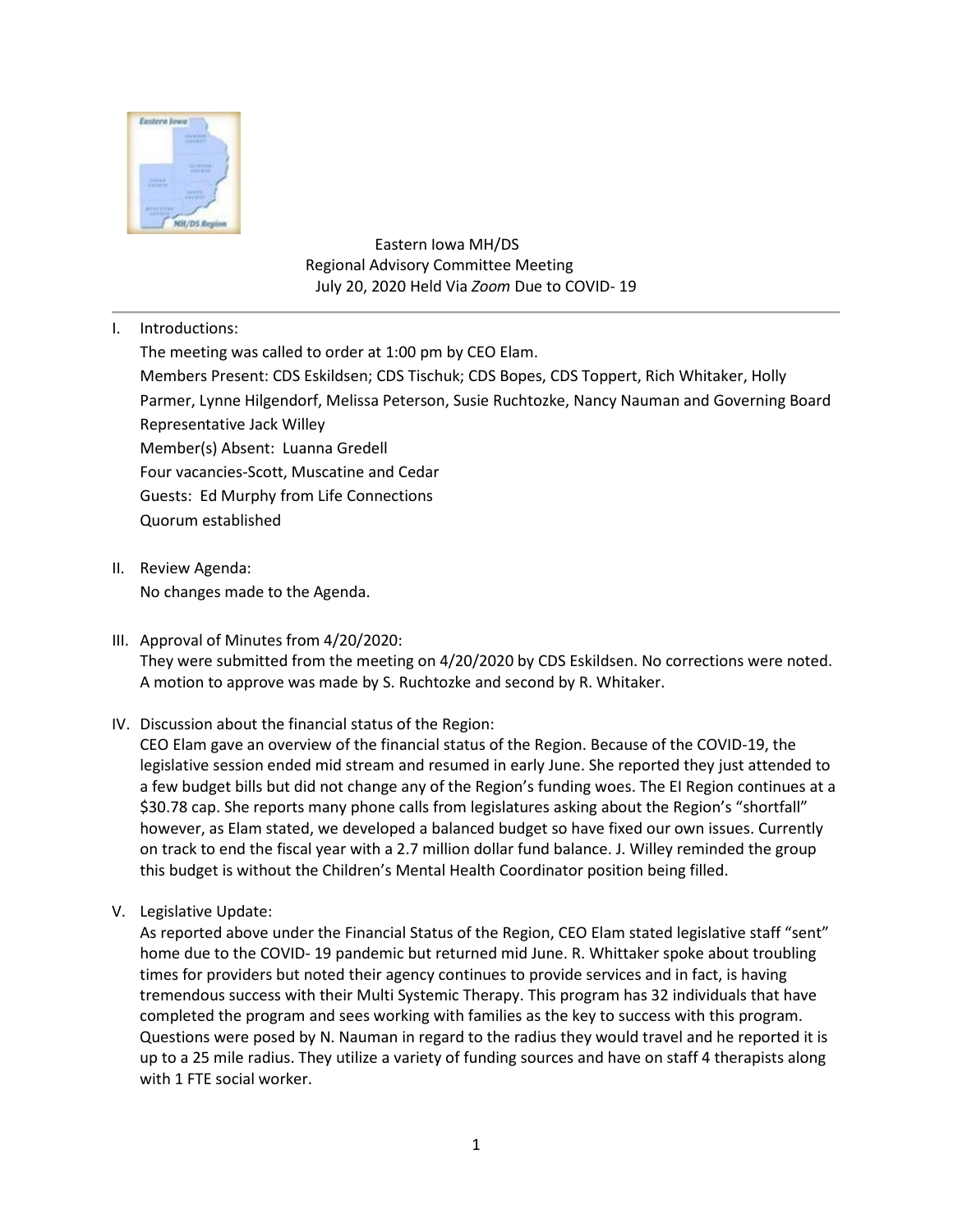- VI. Discussion the Children's Implementation Pan and Children's Advisory Committee:
	- CEO Elam gave brief overview of the current status of the Children's Mental Health System in the EI Region. The Implementation Plan was due to the State by July 1, 2020 as this date had been pushed back further from the previously reported meeting minutes. The Region has developed a Children's Advisory Board and has had one meeting with another slated for the following week in July. A pediatrician is now on board with the group. Elam noted there will be some new members added to the Governing Board of Directors to include a parent of a child who utilizes children's behavioral health services or an actively involved relative of such child, a member representing the education system and a service provider from a Children's Behavioral Health services. These will be in addition to L. Hilgendorf, in her role as a family member, and N. Nauman, in her role of an Adult Service Provider. Voting membership follows the Code of Iowa.

## VII. Discussion about the Revised Management Plan:

The EI Region's Management Plan has been revised per CEO Elam. Notably, revisions included the addition of the Children's Mental Health Services System. This document was approved by the MHDS Commission on June 18<sup>th</sup> of 2020. The document is available for review on the Eastern Iowa MHDS website.

VIII. Discussion about the Amended 28 E Agreement:

Recently, the 28E Agreement for the five counties in the Region was revised to include, notably, the Children's Advisory Committee membership and voting rights but also an alternate voting member from the member counties. Specifically, the Agreement now states each member county shall appoint one of its supervisors to serve as a Director on the governing Board as well as an alternate who would fill in during an absence. This document is also available for review on the Eastern Iowa MHDS website per CEO Elam.

IX. HIPAA Update:

CDS Tischuk updated this group on the Pledge of Confidentiality forms and that most have been returned. CEO Elam also noted there will be a Conflict of Interest Policy for all members to complete after the Governing Board has approves the document at the 3 pm Governing Board meeting.

X. Todd Noack-update on Peer Support:

Ed Murphy from Rhonda's House updated the group today as Todd not available. Still getting many calls, per Ed for Rhonda's Peer Run Respite Home however, a lot of the referrals are for individuals that are homeless so they have been denying the requests. He also updated the group on upcoming trainings to include an "Emotional" CPR Class, a Peer Support Training Class for veterans and also another WRAP Class.

## XI. Update on Crisis Services:

CEO Elam stated crisis services have been impacted by the COVID-19 pandemic during the months of March to June. This included a lapse in face to face contacts by the F2 for Mobile Crisis Outreach along with many other crisis services that were provided telephonically or by Zoom. Also, we noticed a decline in the numbers of individuals accessing services however, are hopeful they will begin to rebound. All Crisis Services staff positions continue to be full as well as admissions at the Vera French Crisis Stabilization home during these last months.